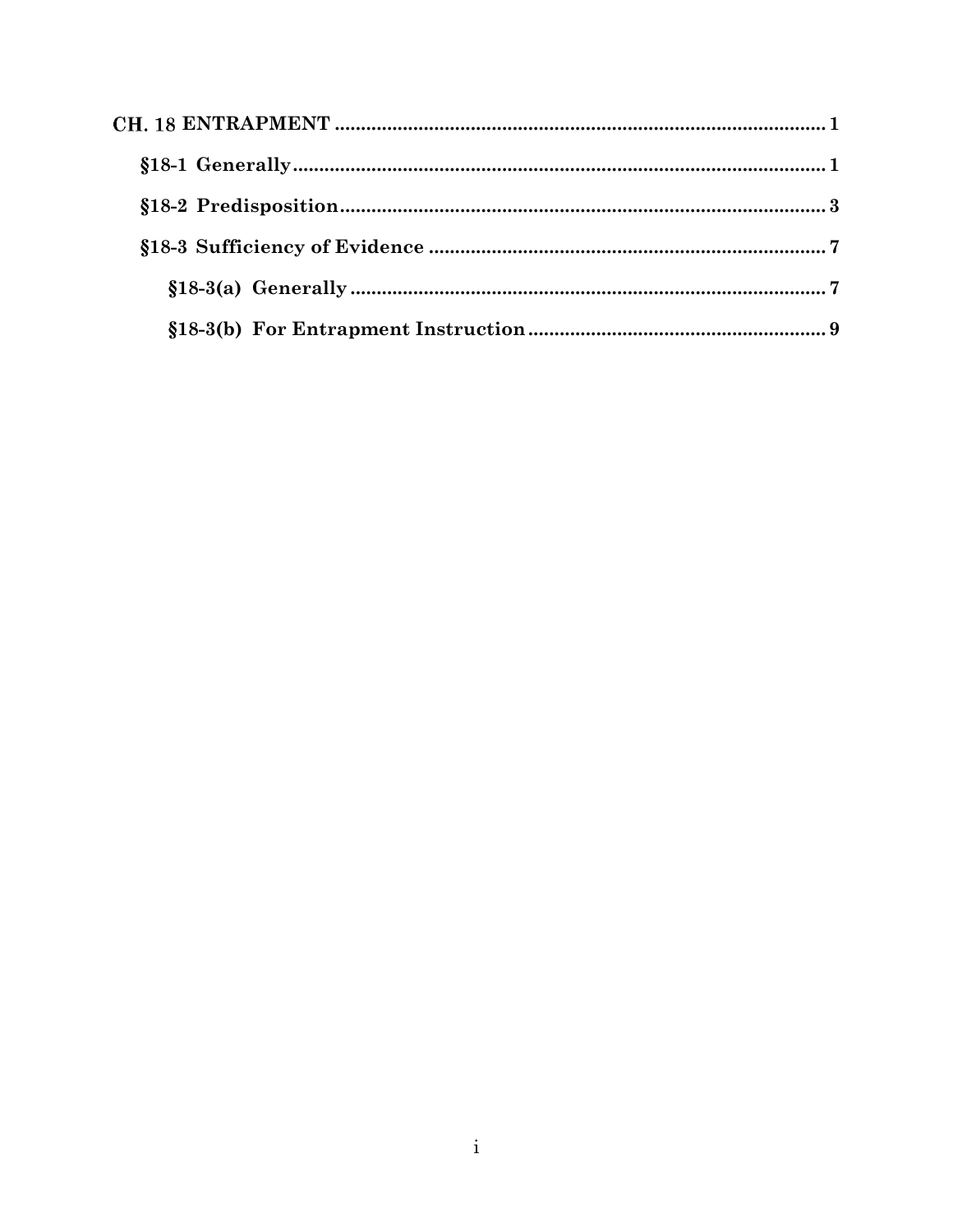# <span id="page-1-0"></span>**CH.** 18 **ENTRAPMENT**

# <span id="page-1-1"></span>**§18-1 Generally**

# **United States Supreme Court**

**Hampton v. U.S.**[, 425 U.S. 484, 96 S.Ct. 1646, 48 L.Ed.2d 113 \(1976\)](https://www.westlaw.com/Document/Ic1e6ca639c1e11d991d0cc6b54f12d4d/View/FullText.html?transitionType=Default&contextData=(sc.Default)&VR=3.0&RS=da3.0) The fact that a government informant supplied the narcotics that defendant later sold to an agent does not necessarily constitute entrapment; the test is whether the government action implanted in the mind of an innocent person the disposition to commit the offense and induced its commission. Since defendant conceded predisposition, the defense of entrapment was not available. See also, [People v. Cross, 77 Ill.2d 396, 396 N.E.2d 812 \(1979\)](https://www.westlaw.com/Document/Iad70f4c2d93711d9a489ee624f1f6e1a/View/FullText.html?transitionType=Default&contextData=(sc.Default)&VR=3.0&RS=da3.0) (if defendant was predisposed to commit the offense, entrapment defense is inapplicable even if State officers furnished the controlled substance). Compare, State v. Williams, [621 S.2d 413 \(Fla. 1993\)](https://www.westlaw.com/Document/I0120dbc70c8311d9bc18e8274af85244/View/FullText.html?transitionType=Default&contextData=(sc.Default)&VR=3.0&RS=da3.0) (law enforcement officers' manufacture of controlled substance violates due process under State constitution; although law authorizes police to possess and sell controlled substances in undercover activities, there is no such authorization for manufacturing).

**U.S. v. Russell**[, 411 U.S. 423, 93 S.Ct. 1637, 36 L.Ed.2d 366 \(1973\)](https://www.westlaw.com/Document/I31998d179c2511d9bdd1cfdd544ca3a4/View/FullText.html?transitionType=Default&contextData=(sc.Default)&VR=3.0&RS=da3.0) The entrapment defense comes into play when government's deception actually implants the criminal design in the mind of defendant.

## **Illinois Supreme Court**

**People v. Hall**[, 25 Ill.2d 297, 185 N.E.2d 143 \(1962\)](https://www.westlaw.com/Document/Iec2190b0ee7411d9b386b232635db992/View/FullText.html?transitionType=Default&contextData=(sc.Default)&VR=3.0&RS=da3.0) Entrapment is not available to one who has the intent to commit the crime and does so merely because an officer or his agent, for the purpose of securing evidence, affords an opportunity to commit the criminal act or purposely aids and encourages its perpetration.

## **Illinois Appellate Court**

**People v. Lewis**[, 2020 IL App \(2d\) 170900 D](https://www.westlaw.com/Document/I0d7b9ac0262211eb814286c17c3596e2/View/FullText.html?transitionType=Default&contextData=(sc.Default)&VR=3.0&RS=da3.0)efendant was convicted of involuntary sexual servitude of a minor and traveling to meet a minor after responding to an ad on Backpage.com and traveling to a hotel to meet up with two underage girls to engage in sexual activity. It turned out that no minors were involved; defendant was actually communicating with an undercover officer in response to the internet advertisement, and he was arrested after he arrived at the hotel and produced cash in exchange for the anticipated sexual activity. Defendant presented an entrapment defense at trial.

Defense counsel rendered deficient performance by failing to submit a definition of "predisposed" in response to a jury question as to the meaning of the term. The jury received instructions on the defense of entrapment, but those instructions did not include such a definition, and there is no pattern instruction defining the term. The generally understood definition of "predisposed" is broader than how that term is defined for purposes of entrapment, where the focus is on whether defendant was ready and willing to commit the charged offense "before his or her initial exposure to government agents." **[People v. Bonner](https://www.westlaw.com/Document/I7ab9576b8b5911ddb5cbad29a280d47c/View/FullText.html?transitionType=Default&contextData=(sc.Default)&VR=3.0&RS=da3.0)**, [385 Ill. App. 3d 141 \(2008\).](https://www.westlaw.com/Document/I7ab9576b8b5911ddb5cbad29a280d47c/View/FullText.html?transitionType=Default&contextData=(sc.Default)&VR=3.0&RS=da3.0) Given the difference between the common understanding and the narrower meaning relating to the entrapment defense, and the jury's express confusion over the meaning of the term, counsel erred in agreeing to the court's response declining to provide a definition of "predisposed."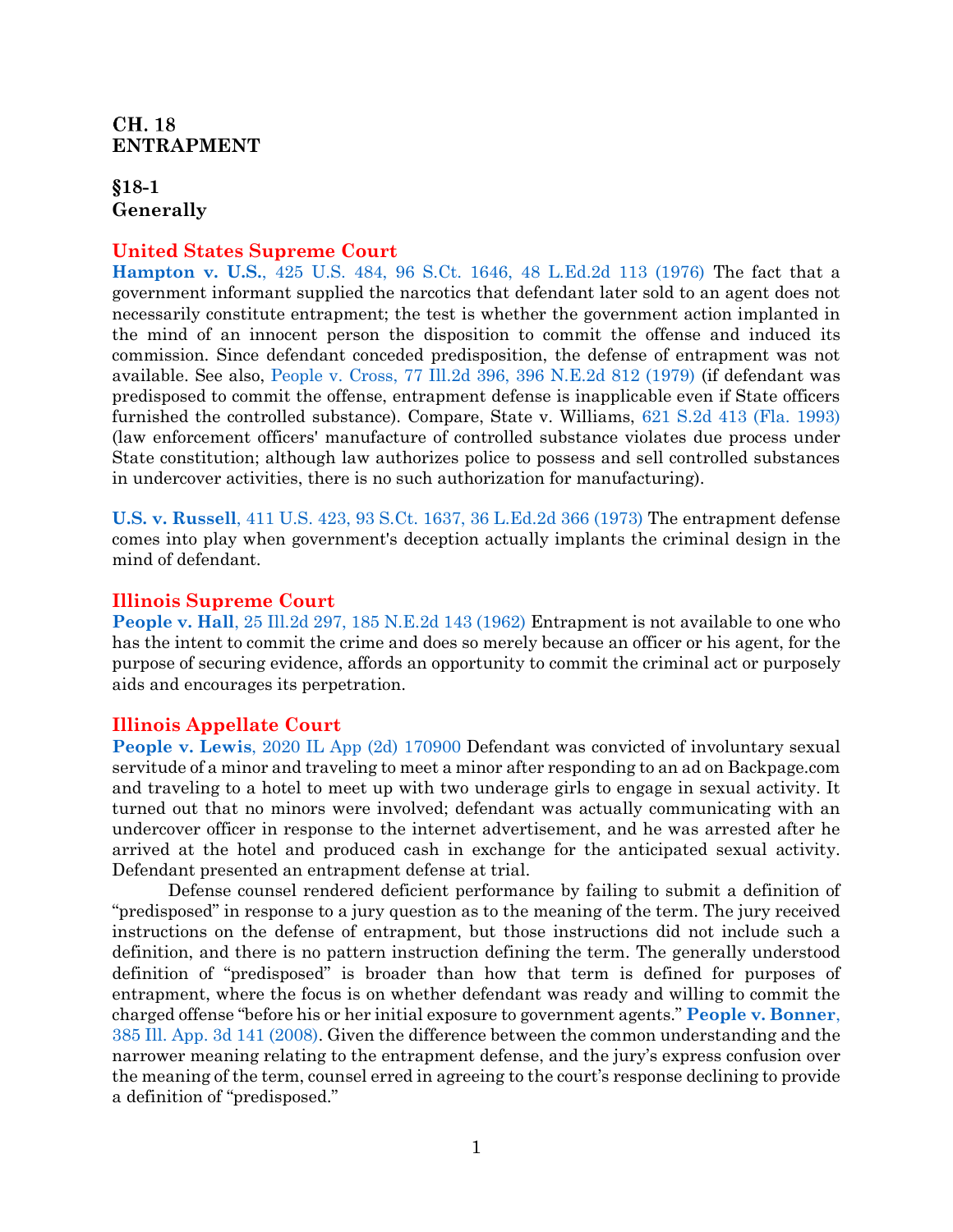Counsel also provided deficient representation by failing to present evidence that defendant had no prior criminal history. The absence of any criminal history was strong evidence of defendant's lack of predisposition. Counsel failed to function as guaranteed by the sixth amendment by not presenting that evidence.

And, counsel erred by not objecting to the State's closing argument which suggested to the jury that it had to first find that defendant was induced by government agents to commit the offense before considering whether he was predisposed to do so. Once the court decides there is sufficient evidence to instruct the jury on entrapment, it is the State's burden to either disprove inducement or prove predisposition, beyond a reasonable doubt. The State's argument misrepresented its burden.

These errors were prejudicial. The failure to offer a definition of "predisposed" created a serious danger that the jury convicted defendant without considering whether he was inclined to commit the offense *before* his contact with the officer. And, the State's closing argument "muddied the waters" with regard to the entrapment defense. The cumulative effect of counsel's errors rendered defendant's trial unreliable under **Strickland.** The Appellate Court reversed and remanded for a new trial.

**People v. Trice**[, 2017 IL App \(4th\) 150429](https://www.westlaw.com/Document/I9bfde390bf6c11e79c8f8bb0457c507d/View/FullText.html?transitionType=Default&contextData=(sc.Default)&VR=3.0&RS=da3.0) Admitting commission of each element of an offense is a precondition to asserting an entrapment defense. Only after such admission will the court consider whether there has been slight evidence of inducement by the State sufficient to warrant the giving of an entrapment instruction.

Here, the State arranged a controlled purchase of drugs using a paid informant. Defendant and another man met up with the informant at a pre-arranged location. The informant testified that she entered defendant's car, gave defendant \$400, and received a bag of cocaine from defendant. In a statement to police, defendant said that he facilitated the meeting between the informant and his passenger, the passenger sold drugs to the informant, and defendant received \$200 as gas money. At trial, however, defendant denied arranging the drug sale and said that all he did was give his passenger a ride. Defendant claimed he did not see or participate in any drug transaction.

Because defendant's trial testimony was not an admission, an entrapment instruction was properly refused. Even if defendant's previous statement to the police was considered an admission, his trial testimony overrode that admission for purposes of determining whether an entrapment instruction was warranted.

**People v. Ming**[, 316 Ill.App.3d 1274, 738 N.E.2d 628 \(5th Dist. 2000\)](https://www.westlaw.com/Document/I1f036867d3a211d98ac8f235252e36df/View/FullText.html?transitionType=Default&contextData=(sc.Default)&VR=3.0&RS=da3.0) The "outrageous conduct" defense applies where, under the totality of the circumstances, the conduct of government agents is so extreme as to violate fundamental fairness and shock "our universal sense of justice." The "outrageous conduct" defense comes into play where the government is "overly involved in the creation of a crime" or coerces a defendant into participating.

Even if an undercover agent paid defendant for setting up drug transactions by giving him part of the cocaine purchased in the controlled buys, the actions were not so outrageous as to justify dismissal of the charges. Tape recordings made during the transactions showed that the officer did not initiate the payments, defendant was not reluctant to commit the crime, the officer was not overly involved in creating the crime, and defendant was not coerced into participating.

However, the court criticized the agent's "lack of forthrightness" about providing cocaine to defendant, and said that if the charge can be proven the officer should be prosecuted for perjury or disciplined by the police department.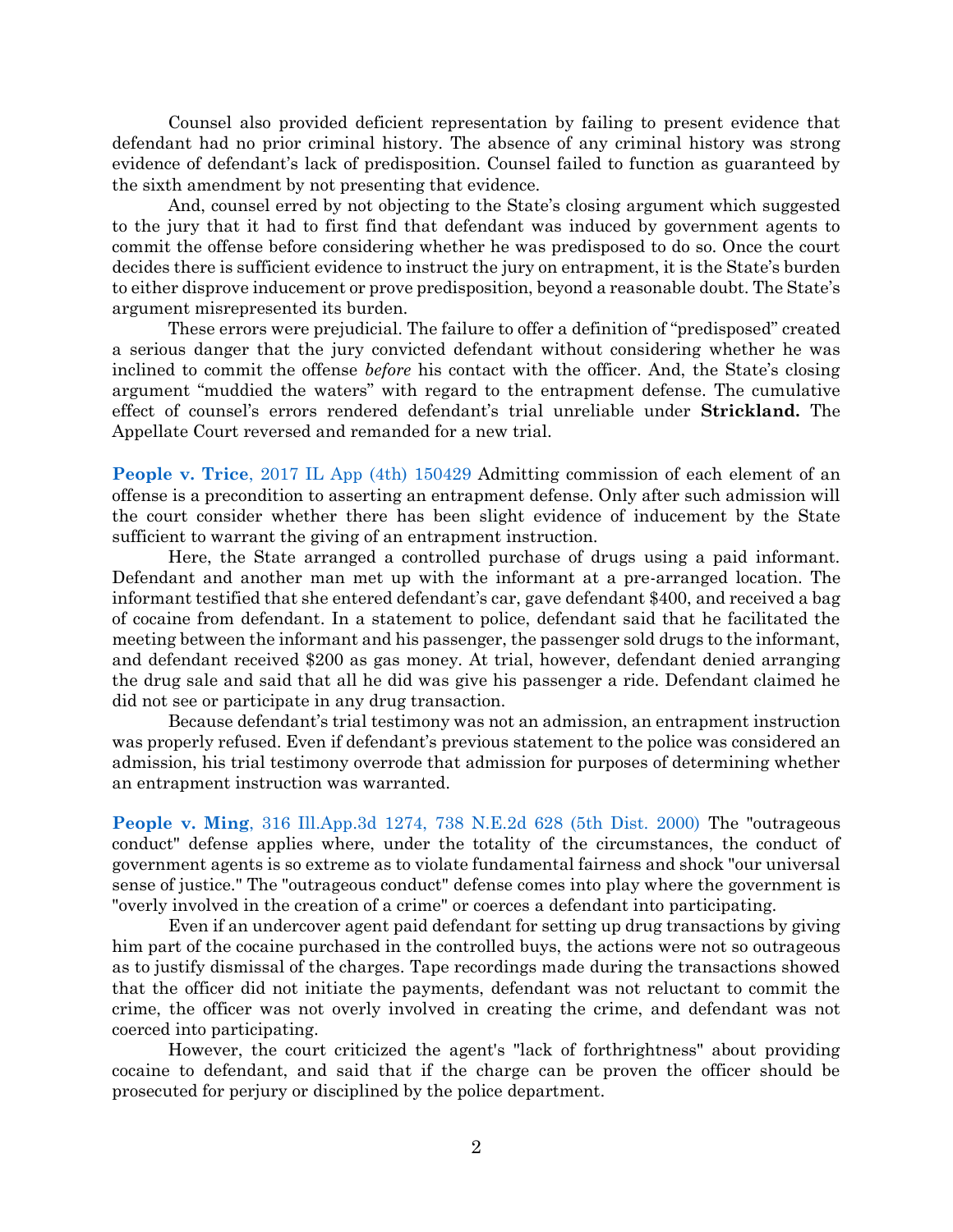**People v. Criss**[, 307 Ill.App.3d 888, 719 N.E.2d 776 \(1st Dist. 1999\)](https://www.westlaw.com/Document/I06acfe25d3a711d983e7e9deff98dc6f/View/FullText.html?transitionType=Default&contextData=(sc.Default)&VR=3.0&RS=da3.0) Where an entrapment defense was raised, the trial judge erred by excluding evidence that defendant had no prior criminal record. Predisposition to commit an offense is an important consideration in proving entrapment, and a prior criminal record (or lack thereof) is relevant to predisposition. Because defendant raised an entrapment defense, she was entitled to argue that her lack of a prior criminal record showed a lack of predisposition.

In addition, the trial judge erred by refusing to instruct the jury on the entrapment defense as it existed at the time of the offense, although the legislature amended the statute before trial to reduce the State's burden of proof.

**People v. Boalbey**[, 143 Ill.App.3d 362, 493 N.E.2d 369 \(3d Dist. 1986\)](https://www.westlaw.com/Document/I2efccec9d37311d98ac8f235252e36df/View/FullText.html?transitionType=Default&contextData=(sc.Default)&VR=3.0&RS=da3.0) The question of entrapment involves two issues: inducement and predisposition. Defendant has the burden of proving that the State induced him to commit the criminal act; if this burden is met, the State has the burden to prove that defendant was predisposed to commit the crime.

**People v. Gorski**[, 144 Ill.App.3d 284, 494 N.E.2d 246 \(2d Dist. 1986\)](https://www.westlaw.com/Document/I42ff44d2d34511d9bf60c1d57ebc853e/View/FullText.html?transitionType=Default&contextData=(sc.Default)&VR=3.0&RS=da3.0) An entrapment defense may not be based on the conduct of a private party who is not a government agent.

**People ex rel. Difanis v. Boston**[, 92 Ill.App.3d 962, 416 N.E.2d 333 \(4th Dist. 1981\)](https://www.westlaw.com/Document/I962e7380d33e11d983e7e9deff98dc6f/View/FullText.html?transitionType=Default&contextData=(sc.Default)&VR=3.0&RS=da3.0) The State's recruitment of men to patronize prostitutes, to aid in prosecution thereof, did not reach the "demonstrable level of outrageousness" necessary to constitute a violation of due process.

**People v. Washington**[, 81 Ill.App.2d 162, 225 N.E.2d 673 \(1st Dist. 1967\)](https://www.westlaw.com/Document/Iab81dfd3d94011d9a489ee624f1f6e1a/View/FullText.html?transitionType=Default&contextData=(sc.Default)&VR=3.0&RS=da3.0) Appeals to friendship or sympathy do not establish entrapment.

# <span id="page-3-0"></span>**§18-2 Predisposition**

## **United States Supreme Court**

**Jacobson v. United States**[, 503 U.S. 540, 112 S.Ct. 1535, 118 L.Ed.2d 174 \(1992\)](https://www.westlaw.com/Document/I72e9294d9c9a11d991d0cc6b54f12d4d/View/FullText.html?transitionType=Default&contextData=(sc.Default)&VR=3.0&RS=da3.0) Postal inspectors targeted defendant in a child pornography "sting" operation after they discovered his name on a mailing list for an adult bookstore. The inspectors sent defendant mailings from fictitious organizations purportedly interested in surveying sexual attitudes and in lobbying to modify laws restricting sexual activity, then created a "pen pal" who had been matched with him because of their similar responses to the surveys. After several such mailings over 26 months, the government sent a brochure advertising photographs of young boys and a letter from a fictitious foreign company claiming that its mail could not be opened without a court order. Defendant eventually ordered a magazine depicting young boys, and was arrested after he took delivery.

Defendant testified that he placed the order because he wanted to see for himself the materials described in the mailings. There was no evidence that he had ever possessed any pornographic materials other than two magazines that he had ordered when receipt of such materials was legal, and he testified that he ordered those magazines without realizing they would depict minors.

No rational juror could have concluded that defendant was predisposed to commit the crime independently of being targeted by the sting operation.

The only evidence that defendant was disposed to possess child pornography before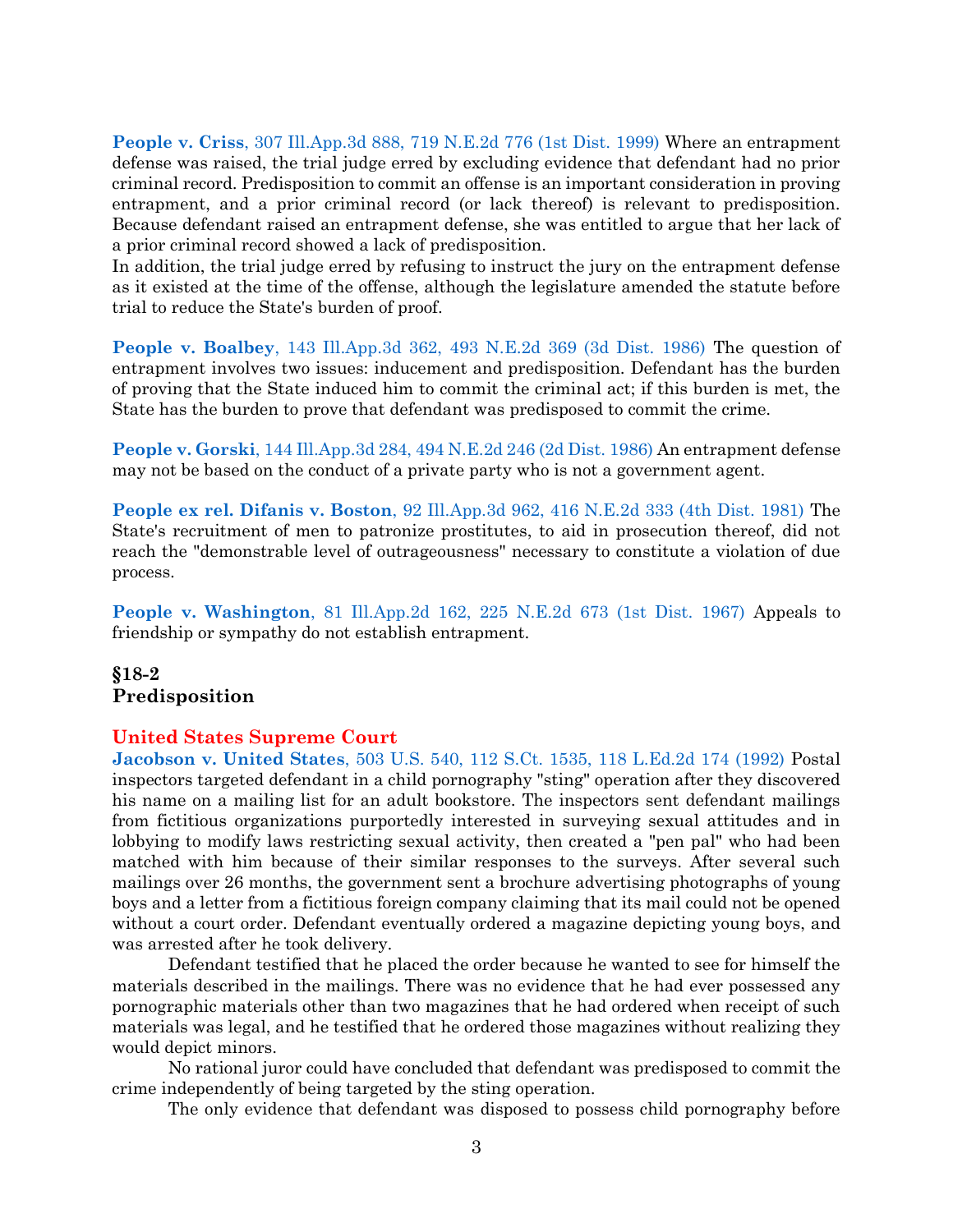the sting operation was his act of ordering two magazines when receipt of such material was legal. Although this act showed a predisposition to view sexually oriented photographs, a mere generic inclination to act within a broad range of behavior, some of which is legal, does not establish predisposition to commit a criminal act. Furthermore, performance of a lawful act does not suggest a willingness to commit the same act after the law is changed, because most people obey the law whether or not they agree with it.

Defendant's actions after being targeted by the sting operation also failed to prove predisposition. Defendant's response to the surveys showed a predisposition to enjoy sexual materials involving boys and a willingness to support lobbying efforts to change laws restricting such activities, but did not show that he was willing to commit a crime by receiving such materials through the mail. The record supports a strong inference that by "waving the banner of individual rights and disparaging the legitimacy and constitutionality of efforts" to restrict child pornography, the government not only excited defendant's interest in the banned material but also exerted substantial pressure to order such materials "as part of a fight against censorship and the infringement of individual rights."

### **Illinois Supreme Court**

**People v. Placek**[, 184 Ill.2d 370, 704 N.E.2d 393 \(1998\)](https://www.westlaw.com/Document/Icf177249d3b211d9a489ee624f1f6e1a/View/FullText.html?transitionType=Default&contextData=(sc.Default)&VR=3.0&RS=da3.0) Among the factors to be considered in assessing a defendant's predisposition to commit a drug offense are his initial reluctance or willingness to commit the crime, familiarity with drugs and willingness to accommodate the needs of drug users, willingness to profit from the crime, prior or current use of illegal drugs, participation in testing or cutting the drug, and ready access to a supply of drugs. There was some evidence to support defendant's claim of entrapment, including that: (1) a two-year-surveillance of defendant as part of a stolen auto parts ring revealed no evidence that he was buying or selling cocaine, (2) the drug investigation occurred only because the officers had difficulty finding stolen auto parts to sell to defendant and decided to "see what other criminal activity [defendant] was involved in," and (3) defendant declined to participate in drug transactions on at least three occasions before agreeing to do so.

However, the remaining evidence established predisposition. Defendant first raised the issue of selling drugs, was familiar with drug use, offered to supply the officer with cocaine as a way of paying back defendant's cocaine supplier, and indicated that he was willing to profit from the exchange. In addition, defendant set the price and quantity of the cocaine to be sold and arranged the time and place for the exchange. Laboratory tests showed that the cocaine delivered by defendant was of high purity, indicating that defendant was "close" to a source. Finally, the delivery took place in defendant's storage facility, from which he retrieved his own scale to weigh the cocaine.

Defendant was entitled to a new trial, however, because the State improperly introduced other crimes evidence to rebut the entrapment defense. To be admissible to disprove entrapment, other crimes evidence must involve offenses that are "specifically relevant to the defendant's claim of entrapment." Specific relevance may be demonstrated by showing that the other crime is similar to the crime with which defendant is charged or is "proximate in time" to the charged offense.

Here, the trial judge abused his discretion by admitting evidence that defendant dealt in stolen auto parts, because the auto theft crimes were not sufficiently similar to the drug charges to supply the necessary relevance.

**People v. Pates**[, 84 Ill.2d 82, 417 N.E.2d 618 \(1981\)](https://www.westlaw.com/Document/I96757285d38911d9bf60c1d57ebc853e/View/FullText.html?transitionType=Default&contextData=(sc.Default)&VR=3.0&RS=da3.0) At a trial for possession of cannabis with intent to deliver, the trial court refused to give the pattern entrapment instruction (IPI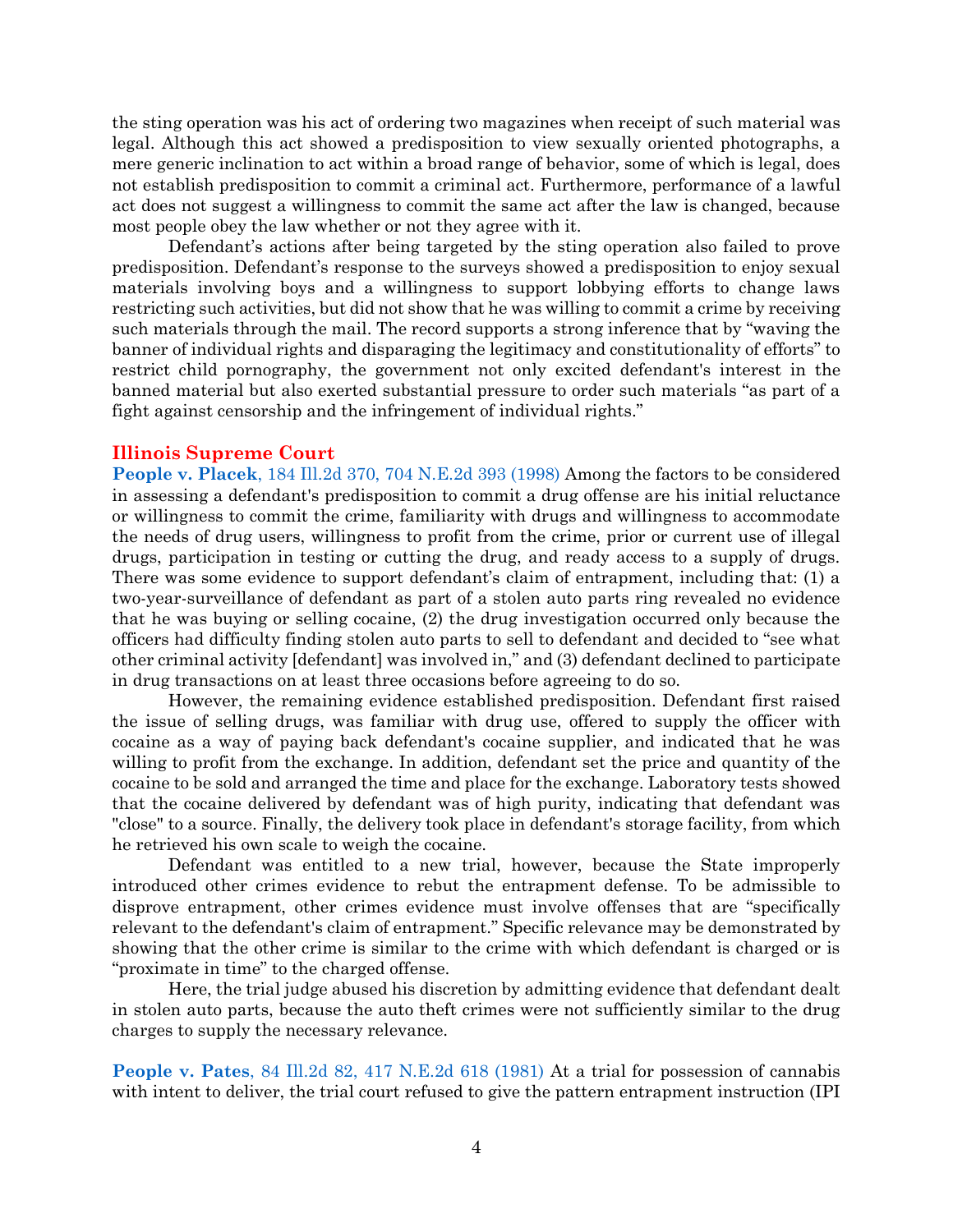24.04) tendered by the defense. Instead, the judge gave the State's modified version of IPI 24.04, which deleted the phrase "in furtherance of a criminal purpose which the defendant originated." The instruction was improper because it might lead the jury to conclude that the State could rebut the entrapment claim without showing predisposition.

**People v. Tipton**[, 78 Ill.2d 477, 401 N.E.2d 528 \(1980\)](https://www.westlaw.com/Document/Ia5c112e2d33d11d983e7e9deff98dc6f/View/FullText.html?transitionType=Default&contextData=(sc.Default)&VR=3.0&RS=da3.0) Evidence of drug-related acts occurring after the alleged offense are admissible where relevant to the issue of predisposition. See also, **People v. Chanath**[, 184 Ill.App.3d 521, 540 N.E.2d 468 \(1st Dist.](https://www.westlaw.com/Document/I963418ded33e11d983e7e9deff98dc6f/View/FullText.html?transitionType=Default&contextData=(sc.Default)&VR=3.0&RS=da3.0)  [1989\).](https://www.westlaw.com/Document/I963418ded33e11d983e7e9deff98dc6f/View/FullText.html?transitionType=Default&contextData=(sc.Default)&VR=3.0&RS=da3.0)

## **Illinois Appellate Court**

**People v. Lewis**[, 2020 IL App \(2d\) 170900 D](https://www.westlaw.com/Document/I0d7b9ac0262211eb814286c17c3596e2/View/FullText.html?transitionType=Default&contextData=(sc.Default)&VR=3.0&RS=da3.0)efendant was convicted of involuntary sexual servitude of a minor and traveling to meet a minor after responding to an ad on Backpage.com and traveling to a hotel to meet up with two underage girls to engage in sexual activity. It turned out that no minors were involved; defendant was actually communicating with an undercover officer in response to the internet advertisement, and he was arrested after he arrived at the hotel and produced cash in exchange for the anticipated sexual activity. Defendant presented an entrapment defense at trial.

Defense counsel rendered deficient performance by failing to submit a definition of "predisposed" in response to a jury question as to the meaning of the term. The jury received instructions on the defense of entrapment, but those instructions did not include such a definition, and there is no pattern instruction defining the term. The generally understood definition of "predisposed" is broader than how that term is defined for purposes of entrapment, where the focus is on whether defendant was ready and willing to commit the charged offense "before his or her initial exposure to government agents." **[People v. Bonner](https://www.westlaw.com/Document/I7ab9576b8b5911ddb5cbad29a280d47c/View/FullText.html?transitionType=Default&contextData=(sc.Default)&VR=3.0&RS=da3.0)**, [385 Ill. App. 3d 141 \(2008\).](https://www.westlaw.com/Document/I7ab9576b8b5911ddb5cbad29a280d47c/View/FullText.html?transitionType=Default&contextData=(sc.Default)&VR=3.0&RS=da3.0) Given the difference between the common understanding and the narrower meaning relating to the entrapment defense, and the jury's express confusion over the meaning of the term, counsel erred in agreeing to the court's response declining to provide a definition of "predisposed."

Counsel also provided deficient representation by failing to present evidence that defendant had no prior criminal history. The absence of any criminal history was strong evidence of defendant's lack of predisposition. Counsel failed to function as guaranteed by the sixth amendment by not presenting that evidence.

And, counsel erred by not objecting to the State's closing argument which suggested to the jury that it had to first find that defendant was induced by government agents to commit the offense before considering whether he was predisposed to do so. Once the court decides there is sufficient evidence to instruct the jury on entrapment, it is the State's burden to either disprove inducement or prove predisposition, beyond a reasonable doubt. The State's argument misrepresented its burden.

These errors were prejudicial. The failure to offer a definition of "predisposed" created a serious danger that the jury convicted defendant without considering whether he was inclined to commit the offense *before* his contact with the officer. And, the State's closing argument "muddied the waters" with regard to the entrapment defense. The cumulative effect of counsel's errors rendered defendant's trial unreliable under **Strickland.** The Appellate Court reversed and remanded for a new trial.

**People v. Bonner**[, 385 Ill.App.3d 141, 895 N.E.2d 99 \(2d Dist. 2008\)](https://www.westlaw.com/Document/I7ab9576b8b5911ddb5cbad29a280d47c/View/FullText.html?transitionType=Default&contextData=(sc.Default)&VR=3.0&RS=da3.0) The entrapment defense applies when law enforcement agents induce a person to commit a crime which he or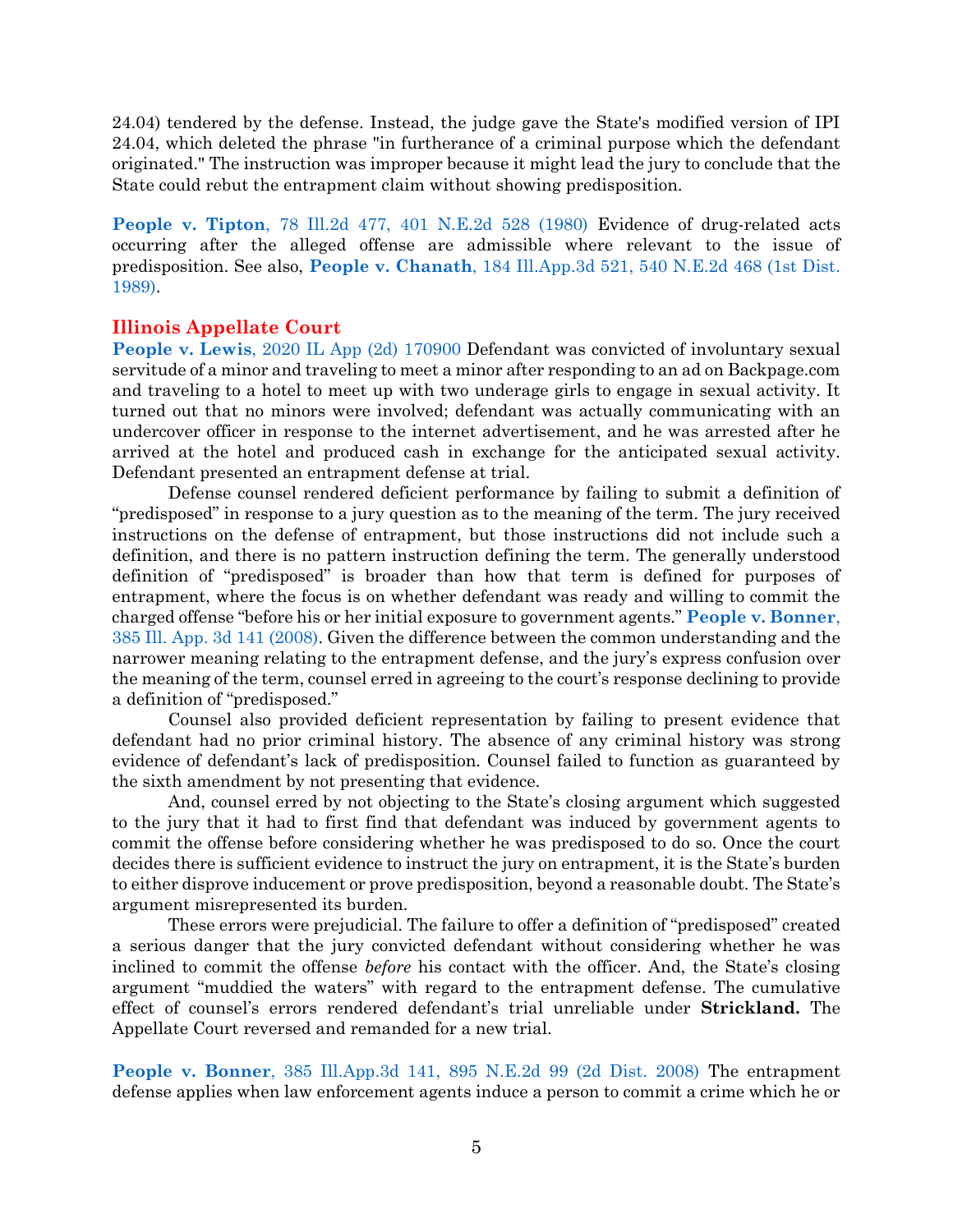she was not predisposed to commit. To raise an entrapment defense, defendant must show both an inducement by a State agent and a lack of predisposition. Once defendant presents some evidence, however slight, to support an entrapment defense, the State bears the burden to rebut the defense beyond a reasonable doubt.

Here, defendant was entrapped as a matter of law. First, the informant induced the offense by repeatedly soliciting defendant to sell drugs and, when defendant refused, by offering sexual favors.

Furthermore, defendant was not predisposed to commit the offense. Predisposition is established by proof that defendant was prepared to commit the crime without persuasion and before exposure to the government's inducement. Factors to be considered in assessing predisposition include defendant's: (1) initial reluctance or willingness to commit the crime; (2) familiarity with drugs; (3) willingness to accommodate the needs of drug users; (4) willingness to profit from the offense; (5) current or prior drug use; (6) participation in cutting or testing the drugs; (7) ready access to a supply of drugs; (8) engagement in a course of conduct involving similar offenses; and (9) subsequent activities.

Defendant was initially unwilling to engage in drug transactions, and agreed to do so only after the informant initiated a sexual relationship. Even after agreeing to sell drugs, defendant played only a limited role in which he was little more than a courier. Furthermore, while defendant was obviously familiar with drug usage, he was "indifferent" to the undercover agent's business in that he did not deliver what the agent requested, pilfered some of the drugs for himself, and said that if the agent complained about the drugs he was free not to take them.

There was no evidence that defendant profited from the transactions except by stealing some of the substance intended for the agent and by receiving a small amount of drugs from the supplier in return for acting as a courier. Finally, there was no evidence that defendant had engaged in any similar offenses. Under these circumstances, predisposition was not shown.

Defendant was entrapped even concerning offenses which occurred after the informant no longer accompanied him to the sales and after the sexual relationship between the informant and defendant apparently ended. Where a transaction is part of a course of conduct which began as the product of the State's inducement, the entrapment defense applies to all of the transactions.

**People v. Perez**[, 209 Ill.App.3d 457, 568 N.E.2d 250 \(1st Dist. 1991\)](https://www.westlaw.com/Document/I50b4b451d43711d99439b076ef9ec4de/View/FullText.html?transitionType=Default&contextData=(sc.Default)&VR=3.0&RS=da3.0) The trial court erred by refusing to allow defendant to call character witnesses to testify about his good reputation in the community as a law-abiding citizen. Defendant's conduct and pre-disposition are relevant when an entrapment defense is raised; thus, defendant's character is directly in issue. By not allowing defendant to call his character witnesses, the trial court "hampered his ability to present a defense of lack of predisposition."

**People v. Lindo**[, 169 Ill.App.3d 877, 523 N.E.2d 1341 \(2d Dist. 1988\)](https://www.westlaw.com/Document/I7876f0a4d2b311d98ac8f235252e36df/View/FullText.html?transitionType=Default&contextData=(sc.Default)&VR=3.0&RS=da3.0) Defendant claimed that he agreed to help a friend sell drugs by pretending to be a drug dealer in what he believed was a sham sale meant to impress the friend's potential customers. Defendant testified that he did not know what was in the package he gave to the potential customer (an undercover agent), but he believed it was illegal and valuable.

Defendant sufficiently admitted the elements of the offense to justify an entrapment instruction. In addition, predisposition was not shown by the fact that one year earlier, defendant had participated in an attempted sham transaction with the same informant. The prior transaction "does not appear to have been a separate and independent transaction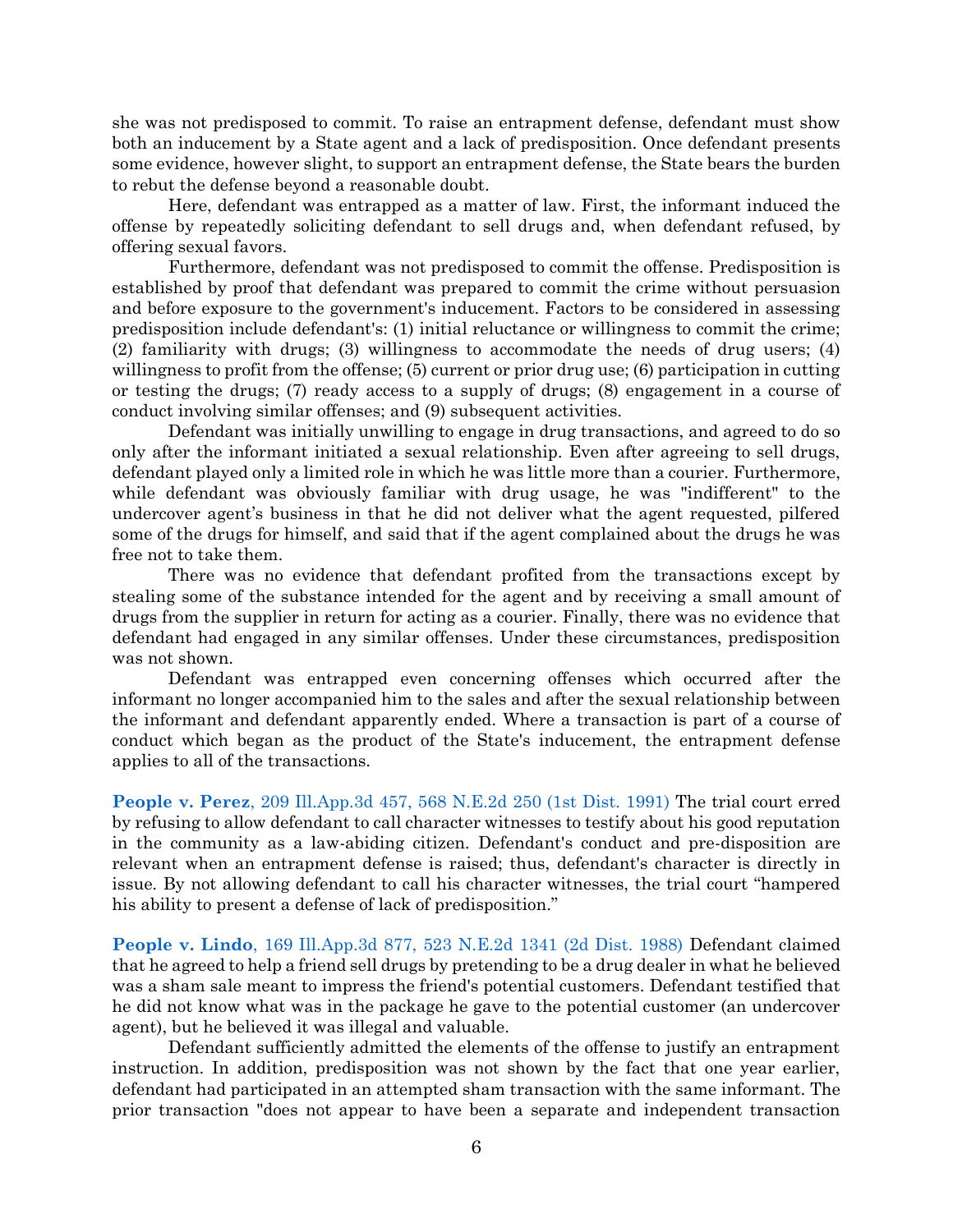establishing defendant's predisposition," since defendant testified that in both transactions he was contacted by the informant, who supplied the drugs and merely asked defendant "to pose as the drug dealer to bolster the sale with his Jamaican ethnicity." It "would be absurd indeed to hold that a defendant's predisposition to commit a crime can be shown through a prior uncompleted transaction which may itself have been improperly induced without predisposition."

**People v. Boalbey**[, 143 Ill.App.3d 362, 493 N.E.2d 369 \(3d Dist. 1986\)](https://www.westlaw.com/Document/I2efccec9d37311d98ac8f235252e36df/View/FullText.html?transitionType=Default&contextData=(sc.Default)&VR=3.0&RS=da3.0) Negotiating over price, in response to officer's offer to illegally sell food stamps, did not establish predisposition where there was no evidence defendant had a criminal record or had previously engaged in illegal food stamp transactions.

**People v. Fisher**[, 74 Ill.App.3d 330, 392 N.E.2d 975 \(3d Dist. 1979\)](https://www.westlaw.com/Document/I873b3d31d93911d983e7e9deff98dc6f/View/FullText.html?transitionType=Default&contextData=(sc.Default)&VR=3.0&RS=da3.0) Defendant's conviction for delivery of a controlled substance was reversed because the State failed to rebut defendant's entrapment evidence beyond a reasonable doubt.

The idea to commit the offense originated with the undercover police officer, who made several unsuccessful attempts to purchase drugs from defendant. Although defendant eventually agreed to sell drugs, she did so out of "an overwhelming desire to 'get rid' of [the undercover officer] and to have him stop bothering her...." Consequently, the evidence shows a lack of predisposition on the part of defendant and active encouragement by the police to commit the offense. See also, **People v. Day**[, 279 Ill.App.3d 606, 665 N.E.2d 867 \(3d Dist.](https://www.westlaw.com/Document/I2a19fc1ed3ce11d9bf60c1d57ebc853e/View/FullText.html?transitionType=Default&contextData=(sc.Default)&VR=3.0&RS=da3.0)  [1996\)](https://www.westlaw.com/Document/I2a19fc1ed3ce11d9bf60c1d57ebc853e/View/FullText.html?transitionType=Default&contextData=(sc.Default)&VR=3.0&RS=da3.0) (evidence established lack of predisposition; defendant had no criminal history, did not profit from sale, and lacked a ready source of drugs); **People v. Salazar**[, 284 Ill.App.3d 794,](https://www.westlaw.com/Document/I66b10d2ed3de11d99439b076ef9ec4de/View/FullText.html?transitionType=Default&contextData=(sc.Default)&VR=3.0&RS=da3.0)  [672 N.E.2d 803 \(1st Dist. 1996\)](https://www.westlaw.com/Document/I66b10d2ed3de11d99439b076ef9ec4de/View/FullText.html?transitionType=Default&contextData=(sc.Default)&VR=3.0&RS=da3.0) (lack of predisposition shown where defendants backed out of first transaction and testified they acted out of fear of agent).

**People v. Cooper**[, 17 Ill.App.3d 934, 308 N.E.2d 815 \(2d Dist. 1974\)](https://www.westlaw.com/Document/I986c3bb0d93e11d9a489ee624f1f6e1a/View/FullText.html?transitionType=Default&contextData=(sc.Default)&VR=3.0&RS=da3.0) The State's failure to show that defendant had ever previously sold drugs, while tending to negate predisposition, is not determinative of the issue.

# <span id="page-7-0"></span>**§18-3 Sufficiency of Evidence**

<span id="page-7-1"></span>**§18-3(a) Generally**

## **Other Federal Court**

**U.S. v. Sandoval**[, 20 F.3d 134 \(5th Cir. 1994\)](https://www.westlaw.com/Document/Ie5775784970311d9bdd1cfdd544ca3a4/View/FullText.html?transitionType=Default&contextData=(sc.Default)&VR=3.0&RS=da3.0) During meetings concerning defendant's income tax liability for money his wife had embezzled from her employer, defendant said that he would like to "make a deal." After talking to her supervisor, the agent decided that defendant was offering a bribe. The agent wore a concealed recording device for subsequent meetings with defendant; however, it soon became clear that defendant merely wanted to provide information about tax evaders under an IRS program that rewarded such information.

Despite defendant's references to the reward program, the agent repeatedly asked, "What's in it for me?" She also said that any "deal" was "strictly between you and I." Although defendant hesitated when he finally understood that the agent was referring to a bribe, he eventually offered to pay \$3,000 cash to have his tax obligation reduced. When he delivered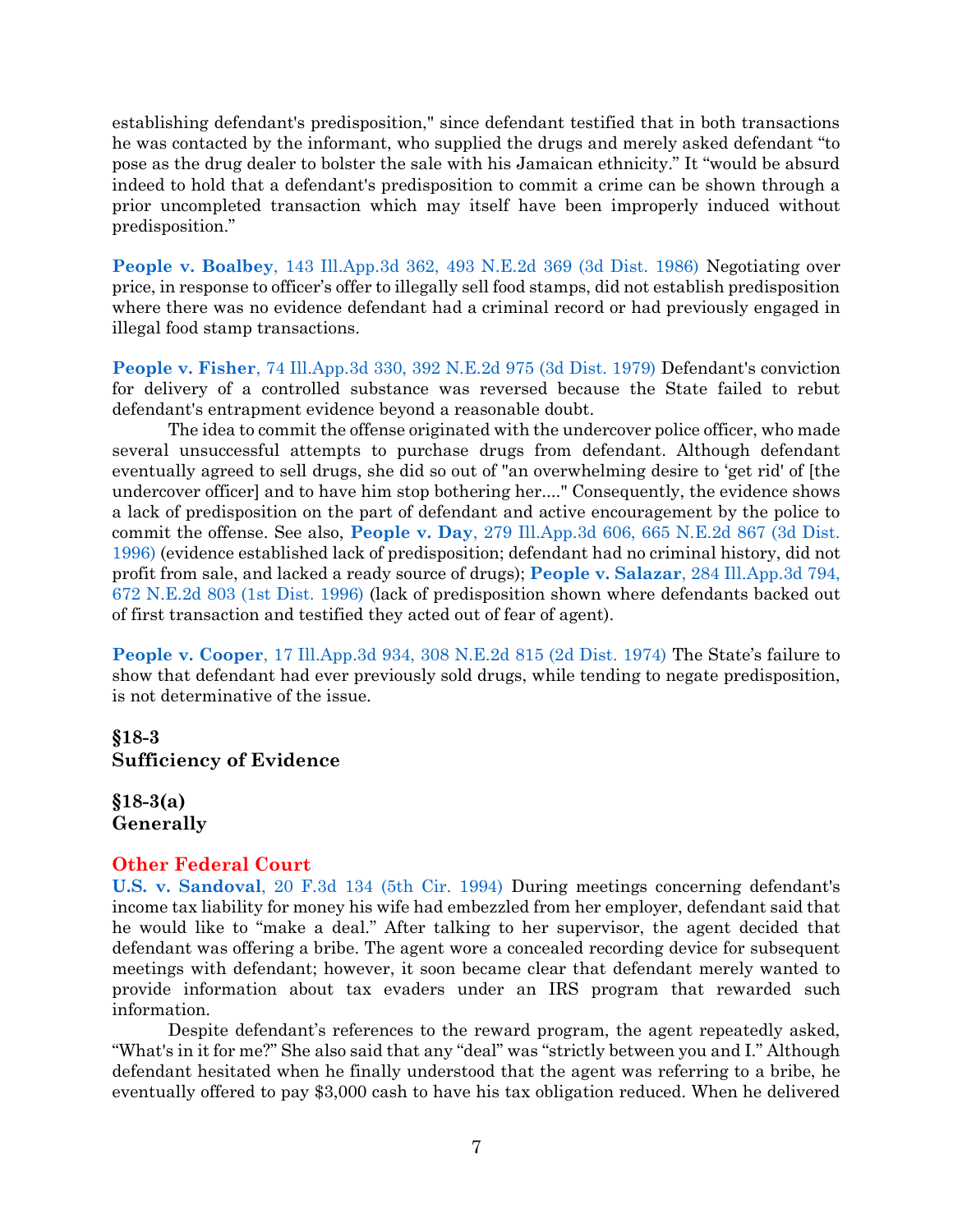the first payment, however, he remarked to the agent that he "had never done anything like this before."

No reasonable jury could have concluded that defendant's participation in the crime was independent of the government's enticement. Given defendant's offers only to provide information and the agent's attempts to solicit a bribe, it was clear that the government initiated the bribery scheme. Repeated and persistent encouragement by the agent was required before the bribe was offered, and defendant was clearly hesitant when he realized that a bribe was being solicited.

## **Illinois Appellate Court**

**People v. Karraker**[, 261 Ill.App.3d 942, 633 N.E.2d 1250 \(3d Dist. 1994\)](https://www.westlaw.com/Document/I31453152d3e511d983e7e9deff98dc6f/View/FullText.html?transitionType=Default&contextData=(sc.Default)&VR=3.0&RS=da3.0) As a matter of law defendant had been entrapped into committing the offense of unlawful use of a weapon. The unlawful use of a weapon charge involved conversion of a semi-automatic weapon so it would fire automatically. Defendant explained to a government informant that a weapon could be modified to make it fire automatically, but resisted the informant's requests to make the conversion. After several months the informant brought defendant a weapon that had been provided by the State Police. At the informant's insistence, defendant eventually altered the weapon.

The State failed to rebut the entrapment defense beyond a reasonable doubt. Defendant never agreed to any of the informant's requests that he do the conversion when an appropriate gun was found; instead, defendant repeatedly said that he would tell the informant how to make the conversion. Even when the State Police finally provided a weapon, defendant converted it only after "some coaxing" by the informant. In addition, though the conversations between defendant and the informant suggested that at some unspecified time in the past defendant had converted weapons, the State failed to show that at the time of the first meeting with the informant he was predisposed to perform such conversions again.

Furthermore, the informant had a clear incentive to induce defendant into committing a crime, because he had been told that he could "make amends" for his own legal problems by reporting any illegal activities he observed. Finally, defendant owed \$2,600 to the informant and therefore may have been especially susceptible to the latter's suggestions to commit crimes.

**People v. Kulwin**[, 229 Ill.App.3d 36, 593 N.E.2d 717 \(1st Dist. 1992\)](https://www.westlaw.com/Document/Ie77ab253d3f011d98ac8f235252e36df/View/FullText.html?transitionType=Default&contextData=(sc.Default)&VR=3.0&RS=da3.0) At his trial for delivery of cocaine and possession with intent to deliver, the evidence showed that defendant incurred debts of \$20,000 and was unable to obtain loans from banks or family members. Defendant asked a friend for a loan; unbeknownst to defendant, the friend was a government informant. The informant responded that he was not in the lending business but that defendant could obtain the money he needed by selling cocaine. Defendant eventually agreed to participate in a drug deal.

The State failed to disprove entrapment beyond a reasonable doubt. Defendant was particularly susceptible to inducement because of his financial situation, he did not initiate the reference to dealing drugs, and the cocaine which defendant delivered and possessed belonged to the government. In addition, defendant was initially unwilling to engage in criminal activity and acquiesced only after persistent inducement from the informant and an undercover officer.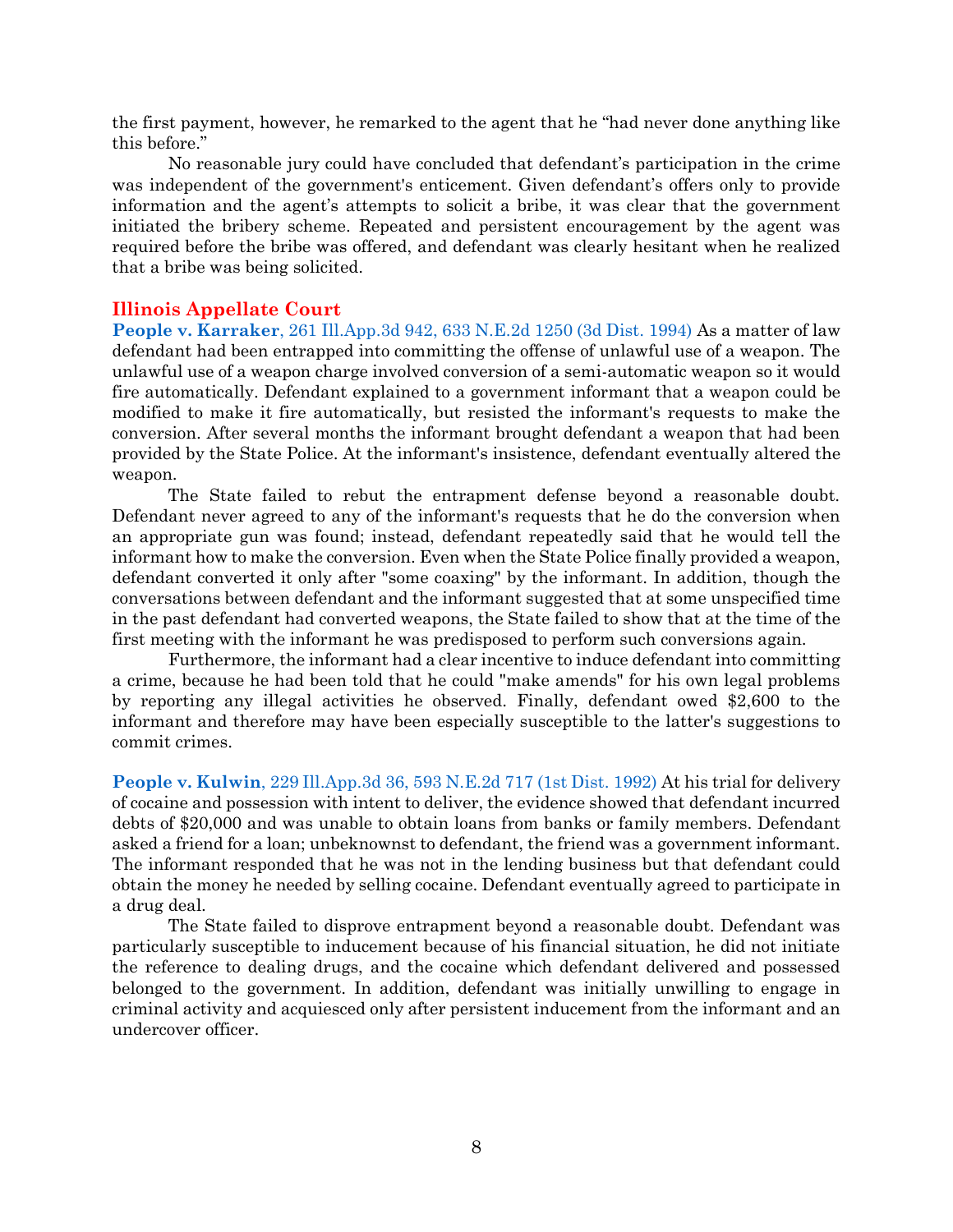# <span id="page-9-0"></span>**§18-3(b) For Entrapment Instruction**

## **United States Supreme Court**

**Mathews v. U.S.**[, 485 U.S. 58, 108 S.Ct. 883, 99 L.Ed.2d 54 \(1988\)](https://www.westlaw.com/Document/I235141ac9c1e11d9bdd1cfdd544ca3a4/View/FullText.html?transitionType=Default&contextData=(sc.Default)&VR=3.0&RS=da3.0) A defendant need not admit all of the elements of the offense in order to obtain a jury instruction on entrapment.

## **Illinois Supreme Court**

**People v. Landwer**[, 166 Ill.2d 475, 655 N.E.2d 848 \(1995\)](https://www.westlaw.com/Document/I3cf46e4cd3df11d99439b076ef9ec4de/View/FullText.html?transitionType=Default&contextData=(sc.Default)&VR=3.0&RS=da3.0) Defendant who raised entrapment defense to charges of solicitation of murder for hire could not obtain jury instruction on a lesser included offense. To raise entrapment, defendant is required to admit all of the elements of the charged offense, including intent, such that there is no longer a rational basis to acquit defendant of the greater offense while convicting of the lesser.

**People v. Gillespie**[, 136 Ill.2d 496, 557 N.E.2d 894 \(1990\)](https://www.westlaw.com/Document/I68f6e669d44a11d98ac8f235252e36df/View/FullText.html?transitionType=Default&contextData=(sc.Default)&VR=3.0&RS=da3.0) The decision in Mathews is not of constitutional magnitude. Under Illinois law, entrapment is available only where defendant admits that a crime was committed and that he or she committed it. Thus, a defendant who denies committing the offense is not entitled to have the jury instructed on entrapment.

### **Illinois Appellate Court**

**People v. Trice**[, 2017 IL App \(4th\) 150429](https://www.westlaw.com/Document/I9bfde390bf6c11e79c8f8bb0457c507d/View/FullText.html?transitionType=Default&contextData=(sc.Default)&VR=3.0&RS=da3.0) Admitting commission of each element of an offense is a precondition to asserting an entrapment defense. Only after such admission will the court consider whether there has been slight evidence of inducement by the State sufficient to warrant the giving of an entrapment instruction.

Here, the State arranged a controlled purchase of drugs using a paid informant. Defendant and another man met up with the informant at a pre-arranged location. The informant testified that she entered defendant's car, gave defendant \$400, and received a bag of cocaine from defendant. In a statement to police, defendant said that he facilitated the meeting between the informant and his passenger, the passenger sold drugs to the informant, and defendant received \$200 as gas money. At trial, however, defendant denied arranging the drug sale and said that all he did was give his passenger a ride. Defendant claimed he did not see or participate in any drug transaction.

Because defendant's trial testimony was not an admission, an entrapment instruction was properly refused. Even if defendant's previous statement to the police was considered an admission, his trial testimony overrode that admission for purposes of determining whether an entrapment instruction was warranted.

**People v. Walker**[, 267 Ill.App.3d 454, 641 N.E.2d 965 \(1st Dist. 1994\)](https://www.westlaw.com/Document/If6d94307d3e711d99439b076ef9ec4de/View/FullText.html?transitionType=Default&contextData=(sc.Default)&VR=3.0&RS=da3.0) The trial court erred by refusing an entrapment instruction. In deciding whether to give an instruction, the trial court must view the evidence most favorably to defendant. Although a defendant who claims entrapment must admit to committing the elements of the charged offense, an entrapment instruction is justified if there is even "slight" evidence which, if believed, establishes an entrapment defense.

**People v. Alexander**[, 250 Ill.App.3d 68, 619 N.E.2d 863 \(2d Dist. 1993\)](https://www.westlaw.com/Document/I0dcbc167d3ec11d9bf60c1d57ebc853e/View/FullText.html?transitionType=Default&contextData=(sc.Default)&VR=3.0&RS=da3.0) A defendant is entitled to an instruction on an affirmative defense if there is at least slight evidence to support that defense. Among the factors relevant to the question of predisposition are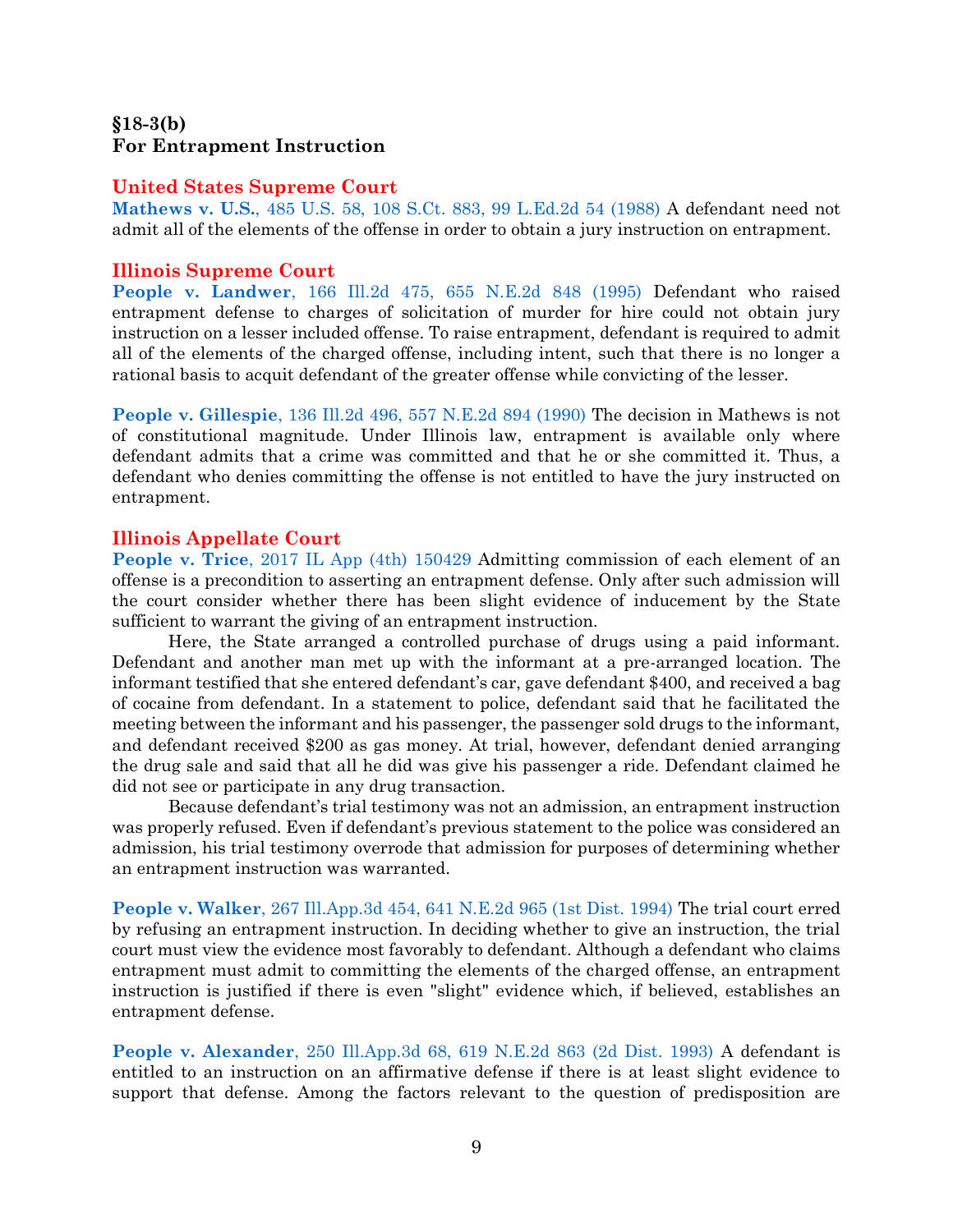defendant's initial willingness to commit the crime, degree of familiarity with drugs, willingness to accommodate the needs of drug users, and willingness to make a profit. Also to be considered are defendant's prior or present drug use, ready access to a supply of drugs, and prior criminal record. However, commission of a similar offense involving the same agents shortly before the charged offense does not establish predisposition, as the second transaction could merely be the continued product of the initial inducement.

Although defendant was a long-time drug user, he had no prior convictions for drugrelated offenses, and there was little evidence that he had ever engaged in dealing. His knowledge of the drug culture appeared to be that of a user rather than a dealer, as his quotations for the prices of cocaine were "considerably low." Defendant sold no drugs from his house and made no profit from the sales, and when his original source was unavailable he had trouble finding an alternate source for the second sale. In addition, the undercover agent testified that defendant did not initiate either transaction, but merely responded to requests by the agent and the informant. Finally, there was substantial evidence that defendant was coerced by a threat to reveal a past affair to his wife.

#### **Illinois Supreme Court**

**People v. Wielgos**[, 142 Ill.2d 133, 568 N.E.2d 861 \(1991\)](https://www.westlaw.com/Document/I14f0576ad43911d9a489ee624f1f6e1a/View/FullText.html?transitionType=Default&contextData=(sc.Default)&VR=3.0&RS=da3.0) The trial judge properly refused to instruct the jury on entrapment by a police agent. The evidence showed that an undercover drug officer attempted to purchase cocaine from a man named Ruschinski. Ruschinski contacted defendant and requested his help in getting cocaine. After many pleas from Ruschinski, defendant eventually assisted him in selling cocaine to the officer. At trial, defendant claimed that he had been entrapped by Ruschinski.

At defendant's request, the trial judge instructed the jury on entrapment (IPI 24- 25.04), but without the words "and/or agent of a public officer." The trial court properly refused to give the omitted phrase. The inducement must be made "for the purpose of obtaining evidence for the prosecution of [defendant]." In this case, there was no evidence that Ruschinski acted to obtain evidence against defendant; much of the evidence used to prosecute defendant was also used against Ruschinski, and it is illogical to believe that an informant would intentionally help collect evidence to be used in his own prosecution.

#### **Illinois Appellate Court**

**People v. Lindo**[, 169 Ill.App.3d 877, 523 N.E.2d 1341 \(2d Dist. 1988\)](https://www.westlaw.com/Document/I7876f0a4d2b311d98ac8f235252e36df/View/FullText.html?transitionType=Default&contextData=(sc.Default)&VR=3.0&RS=da3.0) Following a jury trial, defendant was convicted of unlawful delivery of cannabis. The trial judge erred by refusing to give an entrapment instruction.

The evidence showed that an undercover agent and an informant met defendant at a restaurant. The agent gave defendant money, and defendant gave the agent a brown paper package that was in the trunk of defendant's car. The package contained cannabis.

Defendant testified that about one year earlier, the informant suggested that since defendant was Jamaican he might help with a drug transaction. Defendant claimed that the informant wanted him to pose as a drug dealer to bolster the quality of the drugs the informant was trying to sell. The informant arranged a meeting with a third party (a federal agent) and defendant, as instructed by the informant, told the agent that the package contained hash oil made from marijuana. This transaction was never completed, apparently because the agent feared that other investigations would be jeopardized.

According to defendant, he met the informant again shortly before the transaction in the instant case. The informant reminded defendant how he had helped previously, and asked defendant to help again. On the day of the incident, the informant brought a brown